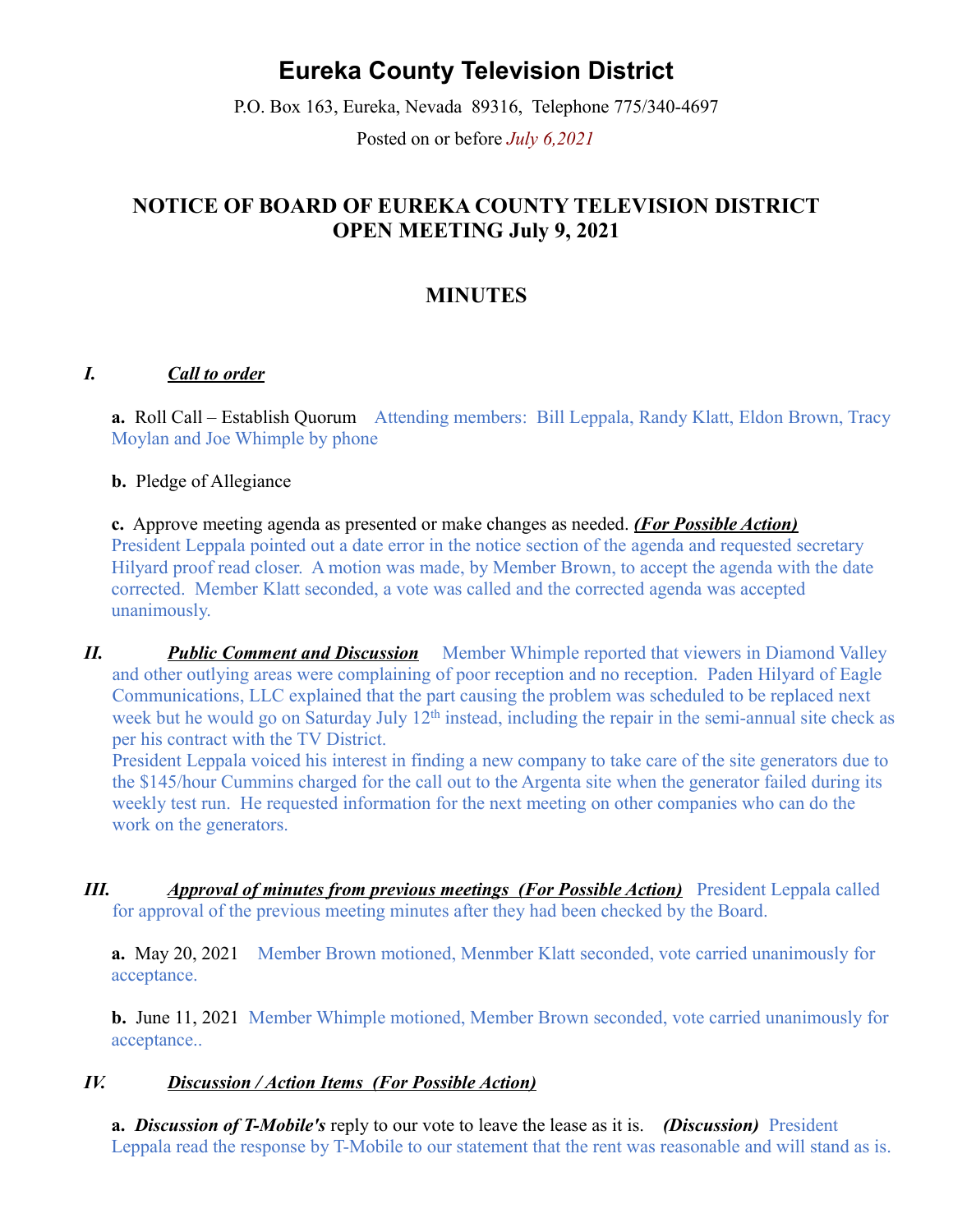T-Mobile will not renew their contract next year. President Leppala and the other members feel it will be no loss to the TV District considering what it cost them to get into the contract with T-Mobile in the first place.

**b.** *Discussion* Report on the outcome of the Lander County Commissioners meeting on June 24, 2019 with regard to the proposal for the use of their building for link equipment. *(Discussion)* Paden Hilyard of Eagle Communication reported that Lander County is willing and interested in renting us a place for equipment and use of the fiber service they have to make the link to Argenta so that the Television channels will have a redundant system in case of outage of our fiber link already in place. Lander County will make a lease agreement and send it to Paden for review by our Board.

*c. Discuss and Approve or Deny* Site lease agreement with Lander County for Argenta Ridge / Lander County link; if available at meeting time. *(for Possible Action)* Tabled until the agreement arrives.

*d. Discuss and Approve or Deny* Replacement of the air conditioning control on Argenta Ridge. *(for Possible Action)* Ruby Mountain HVAC was called to Argenta Ridge because the air conditioning units had quit working. They affected a temporary repair and told Paden of Eagle Communications that the controller had gone out. Paden presented 2 options for replacement controllers and after discussion the least expensive unit was chosen. Member Brown motioned to approve purchase and installation of the chosen controller, Member Klatt seconded, vote carried unanimously for acceptance

*e. Discuss and Approve or Deny* Addition of a vent on Argenta Ridge. Tabled until more expense information is provided by Paden

f**.** *Expense Report (for Possible Action)* The bills were read and explained as needed. Member Moylan motioned to accept the expenses for payment, Member Klatt seconded, vote carried unanimously for acceptance.

| 1. Humboldt County Television District         | 823.04 July Fiber Service<br>\$          |
|------------------------------------------------|------------------------------------------|
| 2. Eagle Communications                        | \$ 3,000.00 July Maintenance             |
| 3. Eagle Comm. - installation Argenta/BM link  | \$33,750.00 2020-2021 Budget item        |
| 4. Switch Data Center                          | $$1,779.03$ July Services                |
| 5. Janeen Hilyard                              | \$ 1,500.00 July Administrative Services |
| 6. Cummins - annual inspection                 | \$1,169.00                               |
| 7. Cummins - fail to start after inspection    | \$2,403.67                               |
| 8. USPS – PO Box annual                        | 64.00<br>S.                              |
| 9. Anywave – Equipment for Argenta/Battle Mtn. | \$30,821.00 2020-2021 Budget item        |
|                                                |                                          |

#### *V. Maintenance Report (For Discussion Only)* Provided by Paden Hilyard of Eagle Communications, LLC

a. Mary's Mountain All is well.

b. Argenta Ridge Explained the generator problem and air conditioner problem and what had been done. Generator: Cummins serviced the generator and the weekly test run after that the generator faulted as it has in the past. Cummins was called to go get it running again. They checked everything and tested the generator thoroughly and the fault would not happen again. The generator was reset and appeared to be working when they left. The generator worked when it went through its next weekly automatic test but faulted again the week after that.

Air conditioner described in section IV, d above.

c. Tank Hill Operating properly